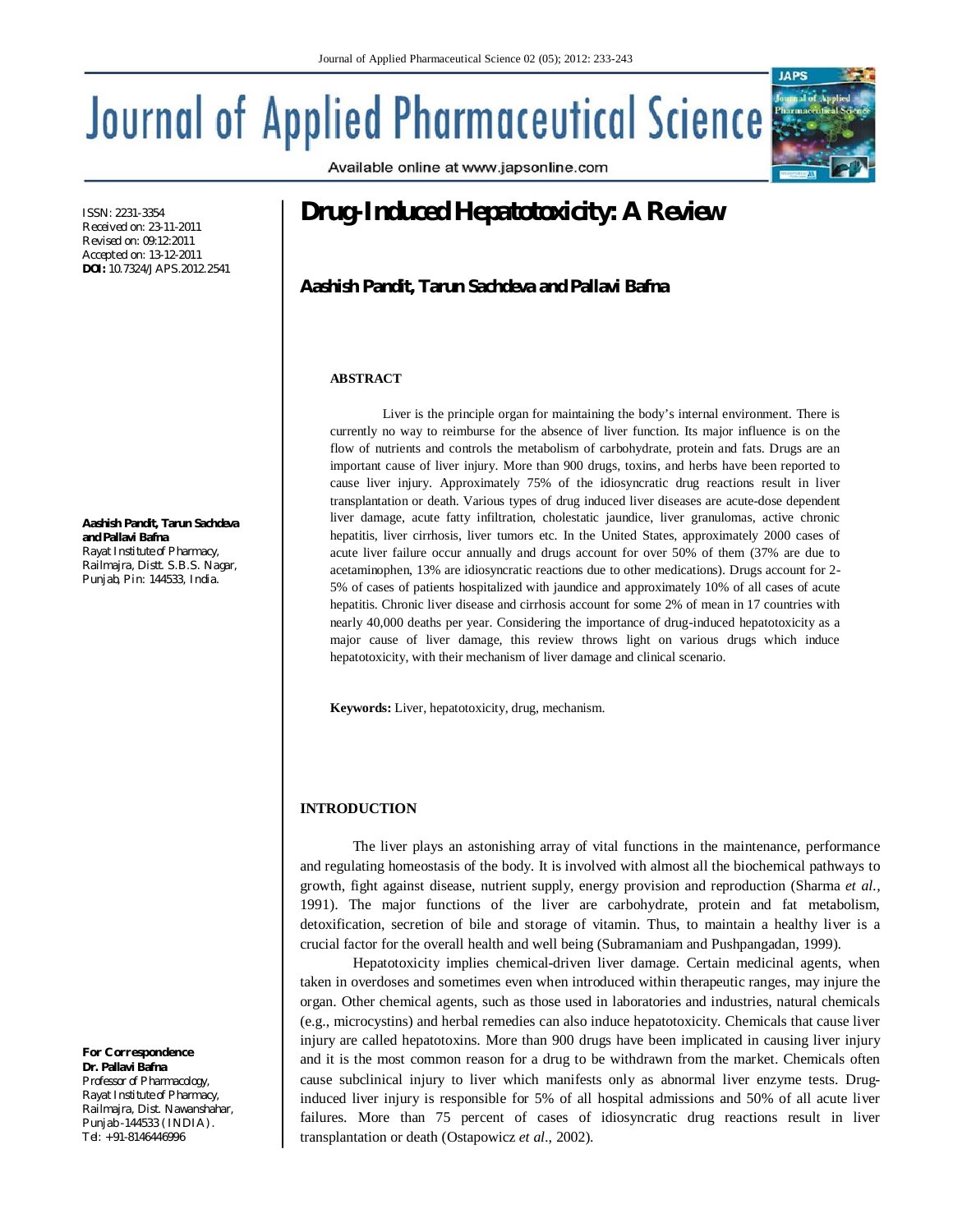# **HEPATOTOXIC DRUGS**

# **Anti-Tubercular Drugs**

The first line anti-tubercular drugs namely, Rifampicin, Isoniazid and Pyrazinamide are potentially hepatotoxic drugs. These drugs are metabolized by the liver. No hepatotoxicity has been described for Ethambutol or Streptomycin. Adverse effects of antitubercular therapy are sometimes potentiated by multiple drug regimens. Thus, though INH, Rifampicin and Pyrazinamide each in itself are potentially hepatotoxic, when given in combination, their toxic effect is enhanced. Based on hepatotoxicity diagnosis criteria and population under study, incidence of anti-TB related hepatotoxicity is reported from 2% to 28% (Girling, 1978).

# *Rifampicin*

Patients on concurrent Rifampicin therapy have an increased incidence of hepatitis. This has been postulated due to Rifampicin-induced cytochrome P450 enzyme-induction, causing an increased production of the toxic metabolites from acetyl hydrazine (AcHz). Rifampicin also increases the metabolism of INH to isonicotinic acid and hydrazine, both of which are hepatotoxic. The plasma half life of AcHz (metabolite of INH) is shortened by Rifampicin and AcHz is quickly converted to its active metabolites by increasing the oxidative elimination rate of AcHz, which is related to the higher incidence of liver necrosis caused by INH and Rifampicin in combination. Rifampicin also interacts with antiretroviral drugs and affects the plasma levels of these drugs as well as risk of hepatotoxicity (Padma *et al.,* 1998; Tostmann *et al.,*  2008).

#### *Isoniazid*

Isoniazid hepatotoxicity is a common complication of antituberculosis therapy that ranges in severity from asymptomatic elevation of serum transaminases to hepatic failure requiring liver transplantation. This is not caused by high plasma Isoniazid levels but appears to represent an idiosyncratic response. INH is metabolized to monoacetyl hydrazine, which is further metabolized to a toxic product by cytochrome  $P_{450}$  leading to hepatotoxicity. Human genetic studies have shown that cytochrome P4502E1 (CYP2E1) is involved in anti tubercular drug hepatotoxicity (Huang *et al.,* 2003). The CYP2E1 c1/c1 genotype is associated with a higher CYP2E1 activity and may lead to a higher production of hepatotoxins. Rat studies showed that Isoniazid and Hydrazine induce CYP2E1 activity (Jenner and Timbrell, 1994; Jenner and Timbrell, 1995). Isoniazid has an inhibiting effect on CYP1A2, 2A6, 2C19 and 3A4 activity. CYP1A2 is suggested to be involved in hydrazine detoxification. Isoniazid can induce its own toxicity, possibly by the induction or inhibition of these enzymes (Wen *et al.,* 2002; Desta *et al.,* 2001).

# *Pyrazinamide*

Pyrazinamide (PZA; pyrazoic acid amide) is converted to pyrazinoic acid and further oxidized to 5-hydroxypyrazinoic acid by xanthine oxidase. The serum half-life of pyrazinamide is not related to the length of treatment, indicating that pyrazinamide

does not induce the enzymes responsible for its metabolism. The mechanism of pyrazinamide-induced toxicity is unknown; it is unknown what enzymes are involved in pyrazinamide-toxicity and whether toxicity is caused by pyrazinamide or its metabolites. In a rat study, pyrazinamide inhibited the activity of several CYP450 isoenzymes (2B, 2C, 2E1, 3A), but a study in human liver microsomes showed that pyrazinamide has no inhibitory effect on the CYP450 isoenzymes (Maffei and Carini, 1980; Nishimura *et al.,* 2004).

#### **Non Steroidal Anti-Inflammatory Drugs**

Acetaminophen, Nimesulide, Diclofenac, Ibuprofen are Non-steroidal anti-inflammatory drugs (NSAIDs) which are the centerpiece of pharmacotherapy for most rheumatological disorders, and are used in large numbers as analgesics and antipyretics, both as prescription drugs and over the counter purchases. It is the most important cause of the drug induced toxic injury to several organ systems, including well known injury to gastrointestinal tract and kidneys. In overdose, the analgesic/antipyretic acetaminophen produces centrilobular hepatic necrosis (Walker, 1997). The epidemiological risk of clinically apparent liver injury is low (1–8 cases per 100 000 patient years of NSAID use), but when it occurs, it can be serious and can cause diagnostic confusion (Sgro *et al.,* 2002). However, use of ibuprofen rose rapidly between 1998 and 2000. Nearly all of the NSAIDs have been implicated in causing liver injury, and tend to be hepatocellular in nature: the mechanism is thought to be immunological idiosyncrasy (Zimmerman, 1990). Several NSAIDs have been withdrawn from clinical use because of associated hepatotoxicity (Connor *et al.,* 2003). The new more selective COX-2 inhibitors (e.g. celecoxib, rofecoxib, nimesulide) are also associated with hepatotoxicity (Benichou, 1990), although celecoxib is said to have less potential for hepatotoxicity.

Examples of NSAID's of various classes withdrawn or abandoned due to hepatotoxicity (Lewis, 2003):

Anthranilic acid derivatives: Cinchophen and Glafanine.

Acetic acid derivatives: Amphenac, Fenclozic acid, Isoxepac and Bromofenac.

Propionic acid derivatives: Benoxaprofen, Ibufenac, Pirprofenac, Suprofenac and Fenbufen.

Pyrazolone derivatives: Phenylbutazone, Oxyphenbutazone Oxicams: Isoxicam, Sudoxicam.

Quinazonlone derivatives: Fluproquazone.

#### *Mechanism of toxicity of NSAID's*

Recently, a number of *in vitro* animal models have been used to investigate the possible mechanisms of NSAID's-related hepatotoxicity. Studies using rat liver mitochondria and freshly isolated rat hepatocytes showed that diphenylamine, which is common in the structure of NSAID's, uncouples oxidative phosphorylation, decreases hepatic ATP content and induces hepatocyte injury. Incubation of mitochondria with diphenylamine, mefenamic acid or diclofenac caused mitochondrial swelling. In addition, a spectral shift of the safranine-binding spectra to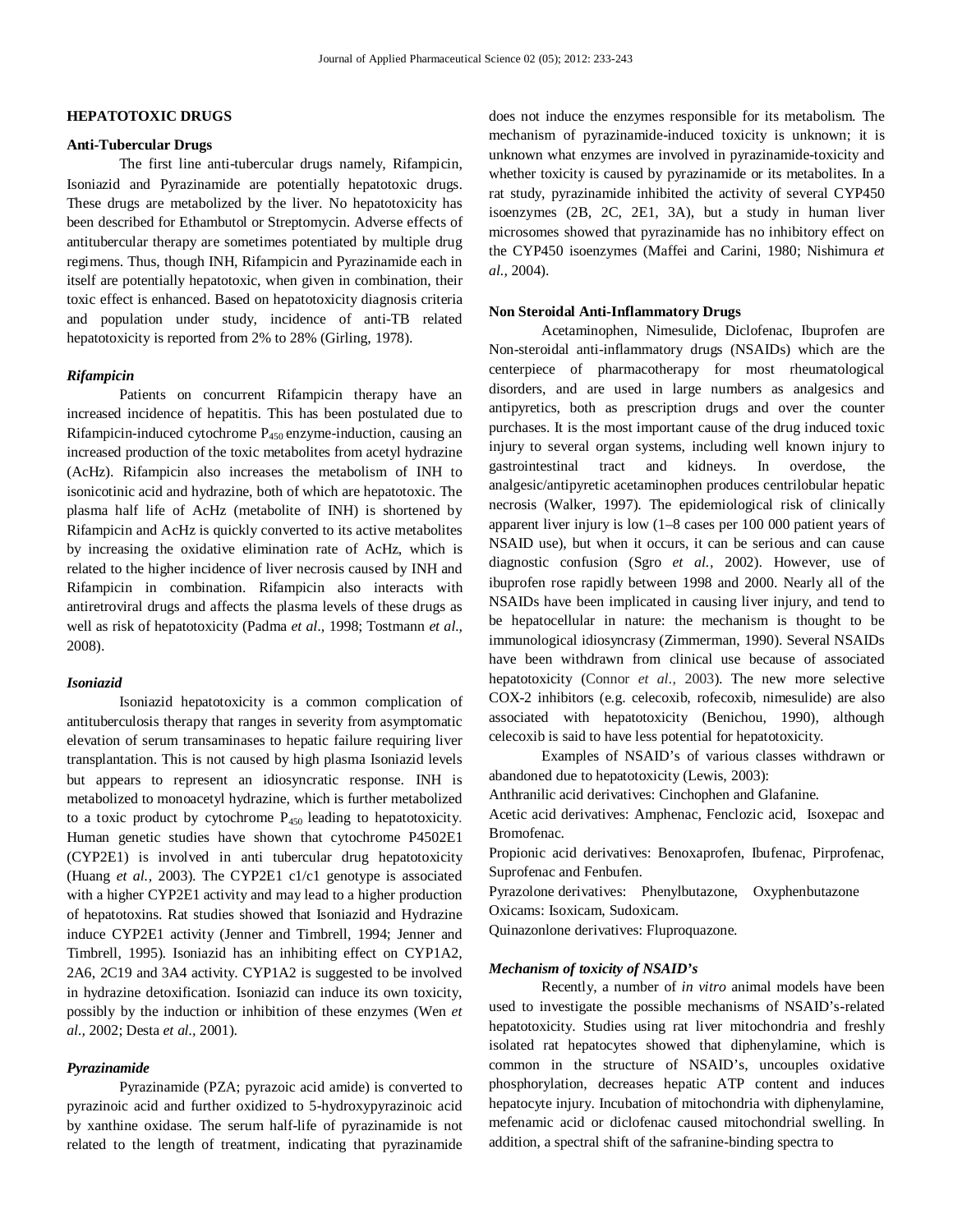mitochondria occurred, indicating the loss of mitochondrial membrane potentials (one of the characteristics of uncoupling of oxidative phosphorylation). Addition of oligomycin, which blocks ATPase, protected against cell injury. In diclofenac-induced toxicity in hepatocytes, no significant oxidative stress (decrease in glutathione and lipid peroxidation) or increase in intracellular calcium concentration was seen. Paracetamol administration causes necrosis of the centrilobular hepatocytes characterized by nuclear pyknosis and eosinophilic cytoplasm followed by large excessive hepatic lesion. The covalent binding of N-acetyl-Pbenzoquinoneimine, an oxidative product of paracetamol to sulphydryl groups of protein, result in lipid peroxidative degradation of glutathione level and thereby, produces cell necrosis in the liver (*Masubuchi et al., 2000; Bort et al., 1999*).

#### *Diclofenac*

Diclofenac hepatotoxicity is an archetype of idiosyncratic DILI (Drug induced liver injury) (Mitchell *et al.,* 1973). About 15% of those patients regularly taking diclofenac develop elevated levels of liver enzymes, and a threefold rise in transaminase levels has been reported in 5%. Diclofenac is associated with a predominantly hepatocellular pattern of liver injury, but a cholestatic pattern of liver injury and cases resembling autoimmune hepatitis have also been described (Aithal, 2004). In addition to 4′-hydroxylation by cytochrome P450 2C9, diclofenac undergoes glucuronidation by UDP-glucuronosyltransferase-2B7 to form an unstable acyl glucuronide. The latter undergoes further oxidation by CYP2C8. In addition, CYP2C8 catalyzes the formation of 5-hydroxydiclofenac. Both diclofenac acyl glucuronide and benzoquinone imines derived from 5 hydroxydiclofenac modify proteins covalently; hence, decreased as well as increased activity of CYP2C8 potentially increase the risk of hepatotoxicity. MRP2 is involved in the transport of diclofenac acyl glucuronide to biliary canaliculi and the metabolite accumulates with decreased expression of MRP2. Accumulation of reactive metabolites generates oxidative stress and mitochondrial permeability transition, leading to cellular injury. In addition, covalent binding of reactive metabolites to 'self' proteins results in the formation of neoantigens. Mild liver injury in a susceptible individual and in a proinflammatory cellular environment could progress to serious DILI, or diclofenac adducts released from dying hepatocytes might be phagocytosed by APCs and presented with MHC II molecules. Recognition of neoantigens by helper T cells leads to their activation and an effector-cell response. Hepatocytes express MHC I molecules on their surface (which is further increased with inflammation) and may present diclofenac adducts, leading to cytotoxic T-cell mediated liver injury. Alternatively, B cells may recognize diclofenac adducts on the plasma membrane of hepatocytes, leading to their maturation into plasmacytes, the secretion of antibodies and immunological destruction of hepatocytes. Abbreviations: APC, antigen presenting cell; DILI, drug-induced liver injury; IL, interleukin; MRP2, multidrug resistance protein 2; TCR, T-cell receptor (Aithal, 2011).

#### *Sulindac*

Sulindac has been the drug most consistently associated with hepatotoxicity. Published reports consist of 91 cases of liver injury, with 43% showing a cholestatic pattern (Liver injury leads to impairment of bile flow and cases are predominated by itching and jaundice), 25% a hepatocellular pattern and the rest a mixed pattern of injury (Tarazi *et al.,* 1993).The majority of the patients (67%) were jaundiced and four patients died. Sulindac competitively inhibits canalicular bile salt transport, and such inhibition may contribute to cholestatic liver injury (*Bolder et al., 1999)*.

# **Anti-Retroviral Drugs**

Several anti-retrovirals have been reported to cause fatal acute hepatitis; they most often cause asymptomatic elevations of transaminases. Liver toxicity is more frequent among subjects with chronic hepatitis C and/or B. The incidence of drug induced liver toxicity is not well known for most anti retrovirals (Nunez, 1999). Liver toxicity, especially severe toxicity, is clearly more frequent in HCV (Hepatitis C) and/or HBV (Hepatitis B) coinfected individuals treated with HAART (Highly active antiretroviral therapy usually combination of two or three drugs) (Sulkowski *et al.,* 2000; Wit *et al.,* 2002).

#### *Protease inhibitors*

Examples: Ritonavir, Indinavir, Saquinavir, Nelfinavir Hepatotoxicity became more evident after the introduction of ART (Anti-retrovirals) of high activity, which initially included invariably a protease inhibitor (PI). However; none of the studies has been able to prove the higher potential for liver toxicity of this particular family of drugs. Among the PI, in some studies fulldose ritonavir (RTV) has been found to be more hepatotoxicity (Bonfanti *et al.,* 2001), although these results have not been confirmed by others (Cooper, 2002; Aceti, 2002). In certain cases, RTV has caused fatal acute hepatitis (Pai *et al.,* 2000). Several cases of liver toxicity associated with the use of indinavir (IDV) and saquinavir (SQV) have also been reported (Sulkowski, 2003). Nelfinavir was found to be less hepatotoxic than the other PI anlyzed (RTV, IDV, SQV amprenavir (APV) in study evaluating 1052 patients (Sulkowski, 2003; Kontorinis, 2003).

#### *Nucleoside analogues reverse transcriptase inhibitors (NRTI)*

Examples: Lamivudine (3TC), Tenofovir, Zidovudine, Didanosine, Stavudine, Abacavir (ABC) and Tenofovir (TDF). Some studies have found a lower incidence of hepatotoxicity with lamivudine (3TC) and tenofovir (Nunez *et al.,* 2001). However, the majority of the NRTI can induce mitochondrial damage, and, therefore, have a potential for the development of liver injury. Cases of hepatic failure have been reported in patients taking zidovudine, but didanosine and stavudine have been most often involved in severe hepatotoxicity. Abacavir (ABC) and tenofovir (TDF), with low potential for mitochondrial damage, seem to have a safer profile regarding the liver. In patients with chronic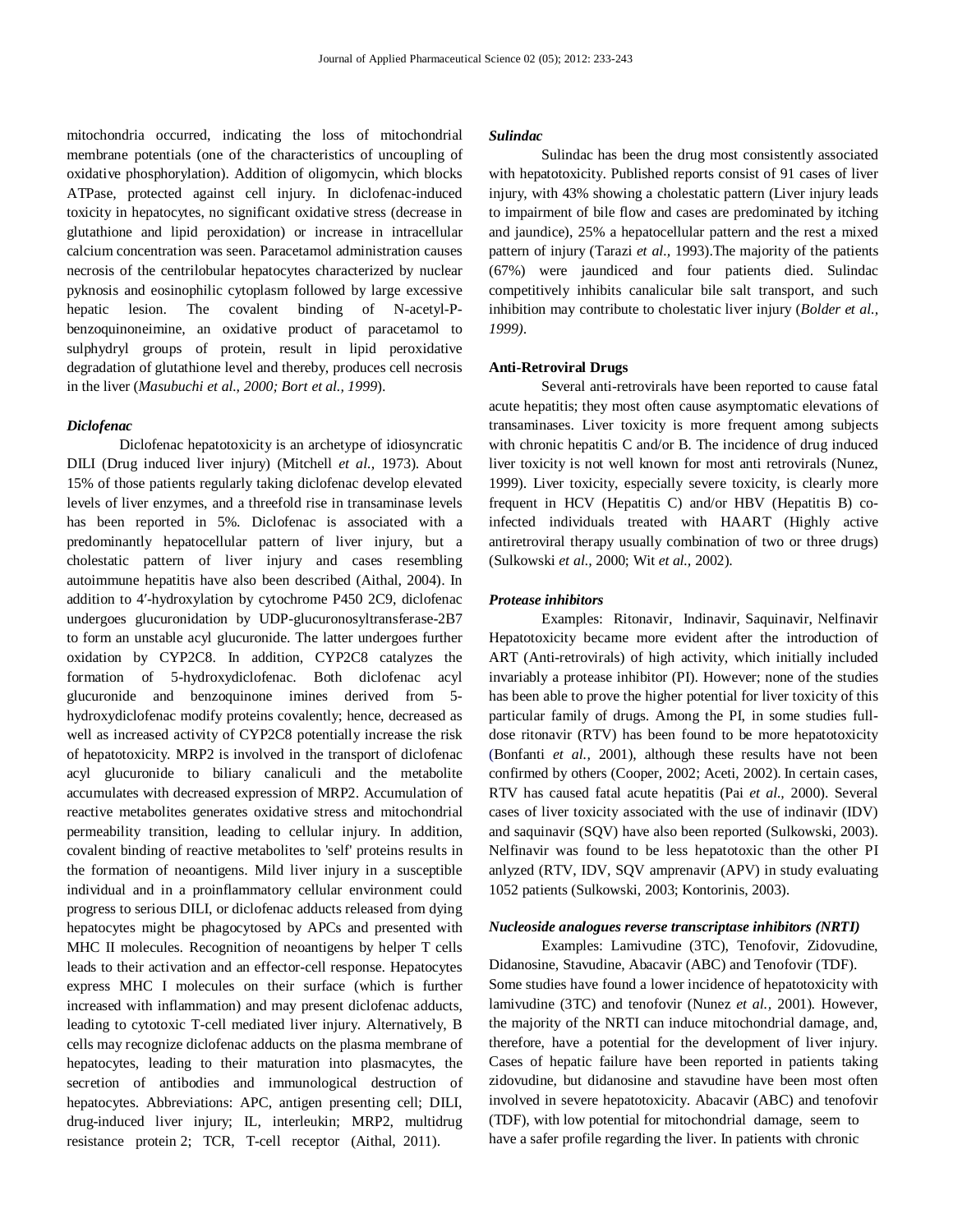hepatitis B, the removal of 3TC may be accompanied by a flare of HBV replication, translated into an increase in transaminases (Brinkman *et al.,* 1998).

#### *Non-nucleoside analogues reverse transcriptase inhibitors*

Examples: Nevirapine, Emtricitabine, Efavirenz. The risk of liver toxicity associated with the non nucleoside analogues reverse transcriptase inhibitors (NNRTI) is variable and involves several aspects and mechanisms. Several cases of severe liver toxicity, some of which were fatal in subjects receiving NVP (Nevirapine) as part of a post-exposure prophylaxis regimen (Bissuel *et al.,* 1994; Gisolf *et al.,* 2000) were reported. While some authors have found a higher risk of liver toxicity for NVP compared to efavirenz (EFZ), others have failed to do so. It is interesting that one of the studies did not find cross hepatotoxicity between NVP and EFZ (Sulkowski, 2002; Palmon, 2002). In the same study, the morbidity and mortality derived from liver toxicity among patients taking NVP or EFZ was similar. Moreover, in a study assessing NVP hepatotoxicity, transaminases decreased in many of the patients who continued taking the same treatment (Carbonero *et al.,* 2002; Martinez *et al.,* 2001).

#### *Mechanism of toxicity of Antiretrovirals*

The possible mechanisms involved in the development of hepatotoxicity associated with the use of antiretrovirals are summarized below. It is probable that multiple pathogenic pathways simultaneously concur in some patients, being difficult to identify the exact mechanisms involved in the development of hepatotoxicity.

# *Direct toxicity*

Anti-retrovirals, as any other drug, can induce direct toxicity in the liver. Drugs metabolized in the liver through the cytochrome pathways may cause liver toxicity when there are polymorphisms in the enzymes (Bissell *et al.,* 2001). Since many of the anti-retrovirals are metabolized in the liver through the cytocrome pathways, idiosyncratic polymorphisms of the enzymatic complexes might lead to significant heterogeneity in drug metabolism, predisposing to the development of hepatotoxicity in certain individuals. Some drugs may potentiate the activation of death receptors and/or intracellular stress pathways (Leist *et al.,* 1998).

# *Hypersensitivity reactions*

Hypersensitivity reactions are idiosyncratic reactions of the host, not related to the dose of the drug. Immune mediated drug reactions seem to involve the generation of neoantigens formed by the reaction of liver proteins with reactive drug metabolites. Hypersensitivity reactions have been reported relatively often with NVP and abacavir (ABC), both in HIV-infected patients and in subjects receiving prophylaxis after HIV exposure (Johnson, 2002; Walker, 2002), but also with other antiretrovirals such as zalcitabine (ddC).

# *Mitochondrial toxicity*

It is infrequent but a distinctive type of hepatotoxicity that may evolve to acute liver failure. The main feature of the hepatic lesion is the accumulation of micro vesicular steatosis in liver cells and mitochondrial depletion. This early lesion may evolve to macro vesicular steatosis with focal necrosis, fibrosis, cholestasis, proliferation of biliary ducts, and Mallory bodies, a clinical picture resembling alcohol induced liver toxicity, pregnancy steatosis or Reye's syndrome. Of interest, the underlying liver disease does not predispose to this type of lesion (Bissell *et al.,* 2001). It is believed that the cumulative exposure to NRTI is an important factor for the development of lactic acidosis, since it usually appears after prolonged treatment, usually years, and correlates with the number of concomitant NRTI. In vitro data support an additive or synergistic long-term mitochondrial toxicity with some NRTI combinations (Chitturi and George, 2002).

#### **Anti-Hyperlipidemic Drugs**

The pattern of liver injury from anti-hyperlipidemics is typically hepatocellular or mixed in nature with rare instances of pure cholestatic picture (Bertolami, 2007). The proposed mechanisms of hepatotoxicity are varied depending on the drug or drug class, and include effects on the cytochrome P450 system, impairment of bile acid transport proteins, immune-mediated inflammatory response to the medication or its metabolites, immune-mediated apoptosis by tumor necrosis factor, and oxidative stress due to intracellular damage. The antihyperlipidemic drug with the highest potential for hepatic injury is the sustained-release formulation of niacin. HMG CoA reductase inhibitors, otherwise known as statins, very rarely cause clinically significant liver injury, although asymptomatic elevation in amino transferases is common (Cohen *et al.,* 2006).

#### *Statins*

Statins competitively inhibit 3-hydroxy-3 methylglutarylcoenzyme A (HMG-CoA) reductase, an enzyme necessary for cholesterol biosynthesis; they also act in several ways to decrease the level of low density lipoprotein (LDL) and increase the stability of atherosclerotic plaques (Jacobson, 2006). Initial studies of statins performed on animals revealed that very high doses of statins may cause hepatotoxicity, but typical therapeutic doses of the drug were not associated with significant liver injury (Horsmans *et al.,* 1990). High doses of lovastatin caused significant hepatocellular necrosis in rabbits. This pattern of injury was also seen in a guinea pig model exposed to high doses of simvastatin. However, hepatocellular necrosis from statins is exceptionally rare in humans (Alonso *et al.,* 1999).

#### *Atorvastatin*

Atorvastatin-related hepatotoxicity has been associated with a mixed pattern of liver injury typically occurring several months after the initiation of the medication (Nakad *et al.,* 1999;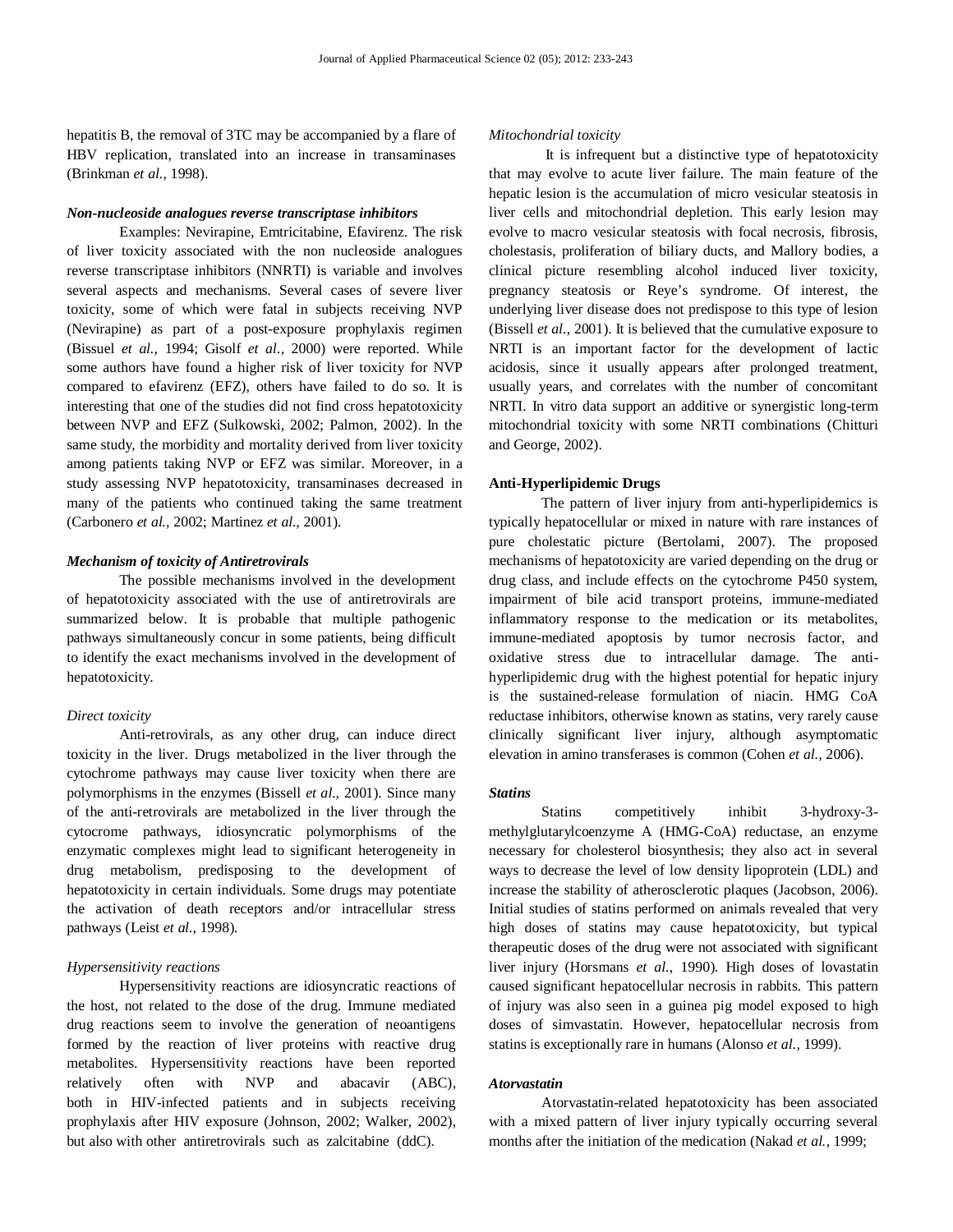Pelli *et al.,* 2003). There has also been a recent case report of underlying autoimmune hepatitis apparently revealed by atorvastatin. After broad experience with this medication (hundreds of thousands of treated patients), significantly increased transaminases levels greater than 3 times the upper limit of normal were only seen in 0.7% of cases (Grimbert *et al.,* 2006).

#### *Lovastatin*

Mixed hepatic injury in hepatocellular and cholestatic patterns has also been noted with the use of Lovastatin. This type of liver injury covers damage with varying proportions of cytotoxic and cholestatic involvement. Direct effect or productions by enzyme–drug adduct leads to cell dysfunction, membrane dysfunction cytotoxic T-cell response. One reported case in which a liver biopsy was done revealed histologic findings of centrilobular necrosis and cholestasis with a mixed inflammatory infiltrate (Ricaurte *et al.,* 2006).

#### *Simvastatin*

Simvastatin hepatotoxicity is hypothesized to occur due to drug-drug interactions 1) There have been case reports describing hepatotoxicity when simvastatin is used in conjunction with flutamide, troglitazone, and diltiazem (Kanathur, 2001; Caldwell, 2001).

#### *Pravastatin*

Pravastatin has been reported to cause acute intrahepatic cholestasis. In this case, liver toxicity occurred within 2 months after initiating the drug and it resolved within 2 months after its discontinuation (Dalton and Berry, 1992).

#### *Niacin*

Unsupervised use of the sustained-release formulation of niacin often leads to its dose-related toxicity and should be discouraged (Etchason *et al.,* 1991). The onset of hepatotoxicity generally appears anywhere from 1 week to 48 months after the initiation of the drug and usually subsides with discontinuation. The typical pattern of injury involves an elevation in amino transferase levels although a mixed pattern of hepatocellular and cholestatic injury can be seen (Hodis, 1990; Chen, 1994)

#### *Fibrates*

Several studies have linked clofibrate and gemfibrozil to hepatomegaly, hepatocyte apoptosis, and hepatocarcinogenesis in rodent models (Dix *et al.,* 1999; Reimund and Ramos, 1994).

#### *Ezetimibe*

Recent studies have noted that ezetimibe may rarely cause hepatotoxicity in the form of severe cholestatic hepatitis and acute autoimmune hepatitis. The mechanism of toxicity may be related to the metabolism of the drug; it is rapidly absorbed and glucuronidated, yielding an active metabolite and there is significant enterohepatic recirculation (Landmesser *et al.,* 2005).

#### **Anaesthetic Agents**

These are the agents who cause reversible loss of pain and sensation. These are of two types, local anaesthetics and general anaesthetics. These agents cause hepatocellular damage (Direct toxicity and immune mediated hypersensitivity) and interfere with bilirubin metabolism and cause cholestasis (Brody and Sweet, 1963).

# *Halothane*

Halothane was introduced into use as an anesthetic in 1956, and replaced ether as the anesthetic of choice. Within two years, isolated case reports of severe hepatitis were being reported (Brody and Sweet, 1963). Two types of halothane-mediated hepatotoxicity have been defined: The first type, type I, is a mild, self-limited postoperative hepatotoxicity, with a mild form of hepatocellular injury that can be observed in about 20% of halothane-treated patients. The mild hepatic injury is assumed to result from the direct action of halothane on the liver cells. Two clinically detectable factors appear to contribute to the mild form of hepatic injury. The first is a transient elevation of liver enzymes and the second is alteration of cellular integrity, which can be detected by electron microscopy. Lesions result from intracellular degradation of halothane via its anaerobic and aerobic pathways in combination with local hypoxia caused by an alteration of the hepatic oxygen demand and supply relationship (Conzen, 1993). The second type of halothane-mediated hepatotoxicity is type IIhalothane hepatitis. The incidence of this type of hepatotoxicity after halothane administration is one case per 10000-30000 adult patients. The probable mechanism is most likely an immunemediated hepatotoxicity; antibodies are against modified liver microsomal proteins on hepatocyte surfaces (Fallahian, 2009). There is strong evidence that the fulminant form of halothane hepatitis is mediated by the patient's own immune system. Besides signs of mild cellular injury, tissue acetylation is usually found due to the generation of reactive intermediates from halothane metabolism (Satoh *et al.,* 1985). The acetylation of intracellular proteins is considered as the first step in the pathogenesis of the severe type of hepatic injury. The second step then involves the formation of antibodies directed towards these acetylated neoantigens. Cytochrome P450 2E1 (CYP2E1) is a major catalyst in the formation of trifluoro acetylated proteins, which have been implicated as target antigens in the mechanism of halothane hepatitis (Elisson, 1996; Reichle and Conzen, 2003).

#### *Chloroform*

Chloroform has toxic effects similar to those of carbon tetrachloride. Metabolism by microsomal cytochrome P450 is obligatory for the chloroform induced hepatic, renal and nasal toxicity. It seems that the cytochrome P450-mediated oxidative metabolism of chloroform results in the formation of inorganic chloride (excreted in the urine),  $CO<sub>2</sub>$  (exhaled), phosgene, and some hepatic covalently bound carbon (either via free radical or phosgene formation). Extensive covalent binding to the kidney and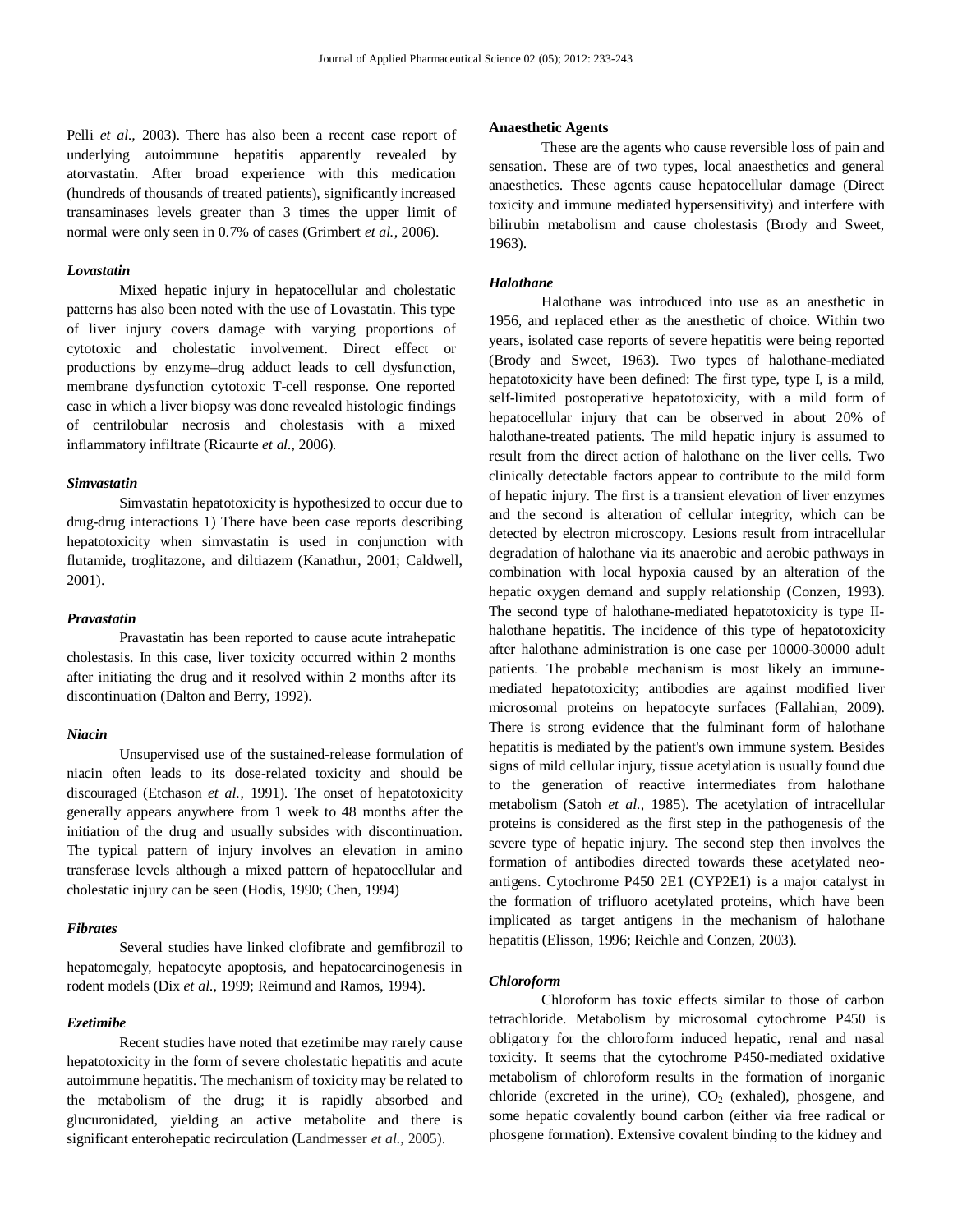liver protein has been found in direct relationship with the extant of hepatic centrilobular and renal piroximal tubular necrosis (Njoku *et al.,* 1997).

# *Isoflurane, Enflurane, Desflurane*

Postoperative hepatic injury has been reported after anaesthesia with isoflurane, enflurane and desflurane. Hepatotoxicity results from an immune response directed against hepatic proteins altered by trifluoroacetyl or trifluoroacetyl-like metabolites of the anesthetics. Only a few cases of hepatotoxicity causally related with isoflurane have been reported, a finding consistent with its lower metabolism and lower levels of formed trifluoroacetyl proteins (Sipes and Brown, 1976). Isoflurane, enflurane and desflurane undergo oxidative metabolism catalyzed by hepatic cytochrome P450 2EI. Reductive metabolites produced under hypoxic conditions produced centrilobular necrosis in the liver of rats (Ross JA et al. 1984).

#### *Nitrous oxide*

One suggestion of a facilitatory hepatotoxic role and nitrous oxide was used in virtually all cases of unexplained hepatitis (Horton *et al.,* 1994). Possible role could involve increased risk of hypoxia, and inhibition of methionine synthetase. Harmful effects of enhanced NO production in the liver include inhibition of mitochondrial respiratory chain enzymes and gluconeogenesis (Curran *et al.,* 1990). In cultured hepatocytes, NO inhibits total protein synthesis and bile canicular contraction (Dufour *et al.,* 1995).

# **Anti-Rheumatic Drugs**

Anti-rheumatic agents are among commonly used drugs associated with adverse hepatic reactions. Sulfasalazine and azathioprine are among the most important causes of acute hepatotoxicity. A population-based case–control study that included 1.64 million subjects found sulfasalazine and azathioprine to be among the most hepatotoxic drugs of any class, both associated with an incidence of liver injury of about 1 per 1,000 users (Abajo *et al.,* 2004).

# *Sulfasalazine hepatotoxicity*

The DMARD sulfasalazine is commonly used to treat RA and psoriatic arthritis (PsA). The estimated incidence of serious hepatotoxicity was higher (4 per 1,000 users) in a cohort of patients with inflammatory arthritis. The majority of cases occur within the first month of starting sulfasalazine therapy, and these can present either as a hepatocellular or cholestatic pattern of liver injury. About 25% of patients are jaundiced and a proportion of these rapidly develop hepatic failure (Jobanputra *et al.,* 2008).

#### *Gold-salt-induced cholestasis*

In spite of an increased choice of DMARDs and the introduction of biologic therapies, gold salts continue to be used in 7–11% of patients with RA and PsA. Hepatotoxic effects develop in about 1% of patients receiving gold-salt therapy (Helliwell and Taylor, 2008). Rapidly progressive hepatocellular patterns of DILI leading to liver failure and death or to transplantation due to hepatic necrosis have also been reported following parenteral gold therapy (Watkins *et al.,* 1988).

#### *Azathioprine hepatotoxicity*

As an immunosuppressant, azathioprine is used in the treatment of a variety of inflammatory disorders including RA and PsA. Hepatotoxic effects associated with azathioprine use include acute DILI as well as vascular syndromes including nodular regenerative hyperplasia (NRH), hepatic veno-occlusive disease and peliosis hepatis. Elevated thiopurine methyltransferase activity leading to hyper-methylation has been considered a potential mechanism of hepatotoxicity.Alternatively, oxidation of azathioprine or 6-mercaptopurine by xanthine oxidase might be associated with the generation of reactive oxygen species, thus contributing to liver injury (Sparrow *et al.,* 2007; Ansari *et al.,*  2008).

#### *Methotrexate hepatotoxicity*

Methotrexate has been in clinical use for more than five decades. As a DMARD, methotrexate continues to be a first-line drug in the management of early and established RA; in PsA its use seems to have increased in the past decade, and has improved clinical outcomes (Chandan *et al.,* 2008). The mechanisms underlying methotrexate hepatotoxicity are unclear, although they could be related to the cellular pathway of the drug (Kremer, 2004). Methotrexate is a folate analog that enters the cell bound to folate trasporter 1 and is pumped out by the ATP-binding cassette (ABC) family of transporters. Methotrexate is retained within the cell as a polyglutamate that inhibits dihydrofolate reductase, thymidylate synthase and AICAR (5-aminoimidazole-4 carboxamide ribonucleotide) transformylase, leading to impaired pyrimidine and purine synthesis. In addition, methotrexate indirectly affects MTHFR (methylene-tetrahydro folate reductase) and hence the generation of methionine from homocysteine. Methotrexate therapy in patients with RA has been shown to raise plasma homocysteine levels,although this effect varies depending on concurrent administration of folate. Excess homocysteine can generate oxidative stress or sensitize the cell to its cytotoxic effects. Homocysteine has been shown to induce endoplasmic reticulum (ER) stress, which, when unresolved, leads to fatty infiltration of the liver. Homocysteine, in addition, can also activate proinflammatory cytokines. The combination of these insults could contribute to the activation of hepatic stellate cells, which leads to liver fibrosis (Desouza *et al.,* 2002).

# *Azathioprine-related NRH (Nodular regenerative hyperplasia)*

NRH is a rare condition characterized by apparent nodularity caused by variation in the size of liver cell plates; some plates are more than one cell thick, whereas others appear thinned and atrophic. NRH is caused by alterations in blood flow associated with obliterative changes within intrahepatic portal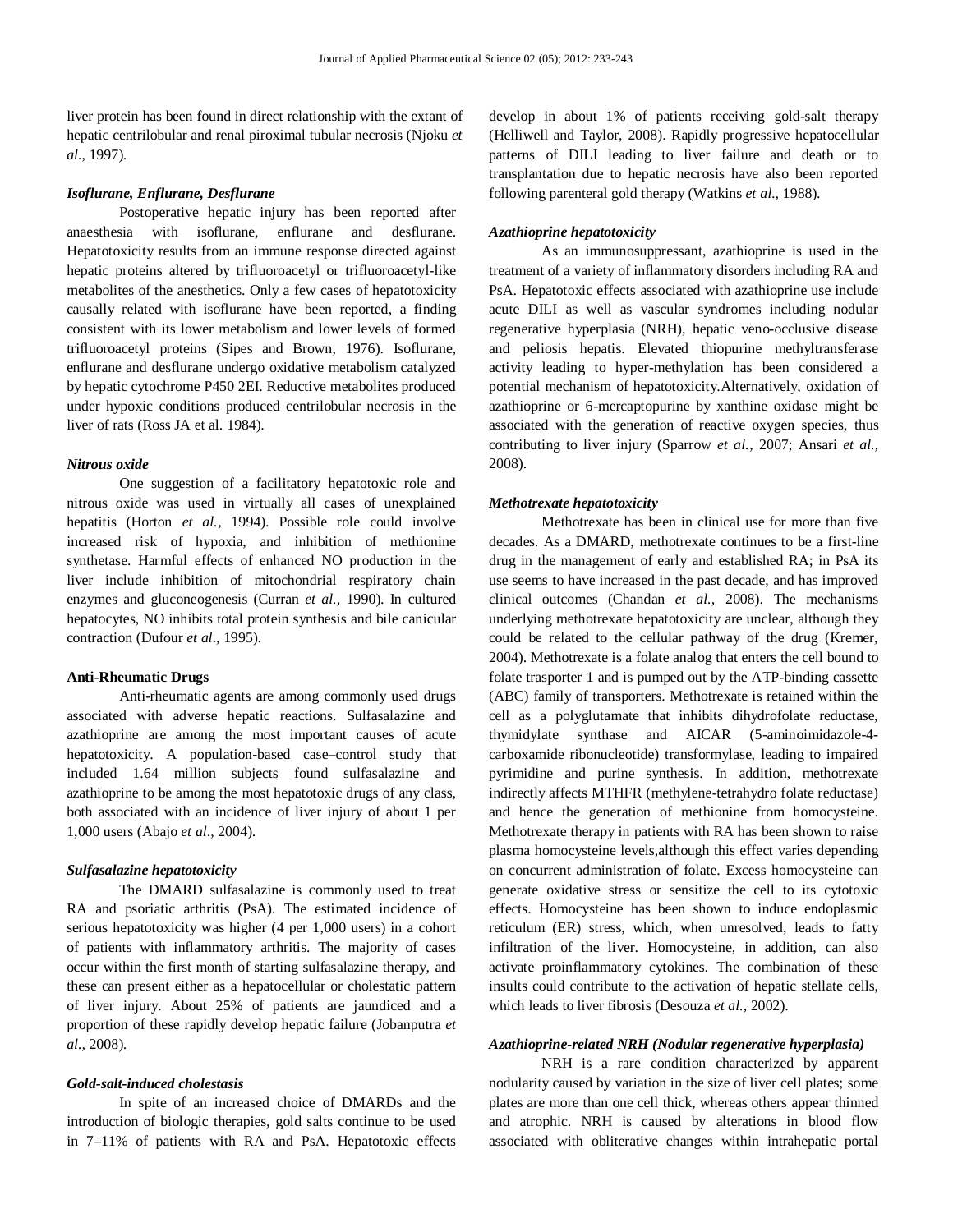radicals. Atrophic areas represent acini with decreased blood flow, and nodular areas represent hypertrophic response. Thioguanine, a metabolite of azathioprine, has been implicated in vascular injury associated with lying down of collagen in the space of Disse that lies between hepatocytes and sinusoidal endothelial cells. An investigation involving 65 liver transplant recipients receiving azathioprine therapy found that two patients who suffered NRH were both heterozygous for the TPMT\* 3A mutation in the gene that encodes thiopurine methyltransferase, which raised the possibility that variations in azathioprine metabolism might contribute to the risk of developing this druginduced liver disease (Breen *et al.,* 2005).

#### *TNF inhibitors induced hepatotoxicity*

Elevated levels of transaminases have been described following treatment with the three most extensively studied TNF inhibitors- adalimumab, etanercept and infliximab. The overall frequency of these events depends upon the threshold used to define hepatotoxicity. In an analysis that included 6,861 patients with RA over 14,000 patient-years, enzyme levels elevated to more than twice the upper limit of normal were seen in 0.6% of anti-TNF-treated patients overall; ALT elevations of three times the upper limit of normal were seen on 39 occasions and in nine cases ALT levels were over five times the upper limit of normal (Sokolove *et al.,* 2010). Hepatic sinusoids are involved in the clearance of immune complexes via Fc receptor-mediated interactions that in turn could activate Kupffer cells to release reactive oxygen species or lead to local hepatocyte damage. Variability in the reported frequency of hepatotoxicity with anti-TNF agents could be related to the fact that monoclonal antibodies (such as infliximab and adalimumab) form immune complexes more readily than soluble receptors (such as etanercept) (Strand *et al.,* 2007).

# **Anti-Epileptic Drugs (AED)**

Liver injury associated with antiepileptic drugs (AED) is well recognized. The frequency of the most common AED is rare but the consequences can be very serious leading to death or liver transplantation due to acute liver failure induced by these drugs. The mechanisms behind hepatotoxicity induced by AED are not clear. Reactive metabolites from AED can, in some cases, lead to direct cytotoxicity and liver cell necrosis, whereas in other cases this may lead to neoantigen formation inducing immunoallergic mechanisms (Bjornsson, 2008).

# *Carbamazepine (CBZ)*

Carbamazepine is a widely used antiepileptic drug, and regarded as the choice of drug for the grandmal epilepsies. It leads to increase in gamma glutamyl transferase and lesser extent in alkaline phosphatase (ALP), due to its enzyme-inducing properties. CBZ may lead to cholestatic and hepatocellular injury, even granuloma formation in the liver (Mitchell *et al.,* 1988; Forbes *et al.,* 1992). The metabolism of carbamazepine is thought to play an important role in the pathogenesis of CBZ hypersensitivity and hepatotoxicity and it has been postulated that metabolites are causative agents. *In vitro* metabolism studies using enzyme inhibitors and purified enzymes have indicated that both stable epoxide formation and reactive metabolite formations are, at least in part, dependent upon CYP 3A4. *In vivo* CBZ autoinduces its own metabolism by CYP 3A4 including the formation of ring hydroxyl metabolites 2 and 3 hydroxyl CBZ which could be generated from an unstable arene oxide intermediate. The arene oxide metabolite may lead to hapten formation. Subsequent involvement of the immune system results in the tissue injury at the sites of hapten formation, including the liver (Steven Leeder and Pirmohamad, 2003).

# *Valproic acid (VPA)*

Valproic acid is a potent antiepileptic drug and is widely used. Usually it is well tolerated, but begin elevation of any liver enzyme may occur in as many as 20% of patients. There is a hypothetical mechanism of toxicity of VPA. This hypothesis focuses on the VPA interference with the β– oxidation of the endogenous lipids. VPA forms an ester conjugate with carnitine that may lead to secondary carnitine deficiency. Several lines of indirect evidence and in vitro studies indicate that the thioester derivative of VPA and coenzyme A may exist as a metabolic intermediate in liver tissue. Depletion of coenzyme A or VPA CoA ester itself could responsible of inhibition for mitochondrial metabolism, ATP loss and leads to cell death.

#### *Felbamate*

Felbamate (FBM) is a broad-spectrum anti epileptic medication, approved for marketing in the US in 1993, which was found to be effective against both partial and generalized seizures. Felbamate (2-phenyl-1, 3-propanediol dicarbamate, FBM) can cause aplastic anemia and hepatotoxicity. The mechanism of FBM-induced toxicities is unknown; however, it has been proposed that 2-phenylpropenal, a reactive metabolite of FBM, is responsible. The pathway leading to this metabolite involves hydrolysis of FBM to 2-phenyl-1, 3-propandiol monocarbamate (MCF), oxidation to 3-carbamoyl-2-phenylpropionaldehyde (CBMA), and spontaneous loss of carbon dioxide and ammonia (Popovic *et al.,* 2004).

#### *Phenytoin*

Phenytoin hepatotoxicity is a serious idiosyncratic reaction that occurs in less than one percent of patients. The phenytion hepatotoxicity can elevate the level of aminotransferases, lactic dehydrogenase, alkaline phosphatase, bilirubin, and prothrombin time in serum. Although the exact mechanism of phenytoin hepatotoxicity is unknown; the majority of literature supports a hypersensitivity mechanism (Smythe and Umstead, 1989).

# **Neuroleptic Drugs or Ant-Psychotic Drugs**

Hepatotoxicity of psychotropic drugs occurs in variable but small proportion of users and therefore can be considered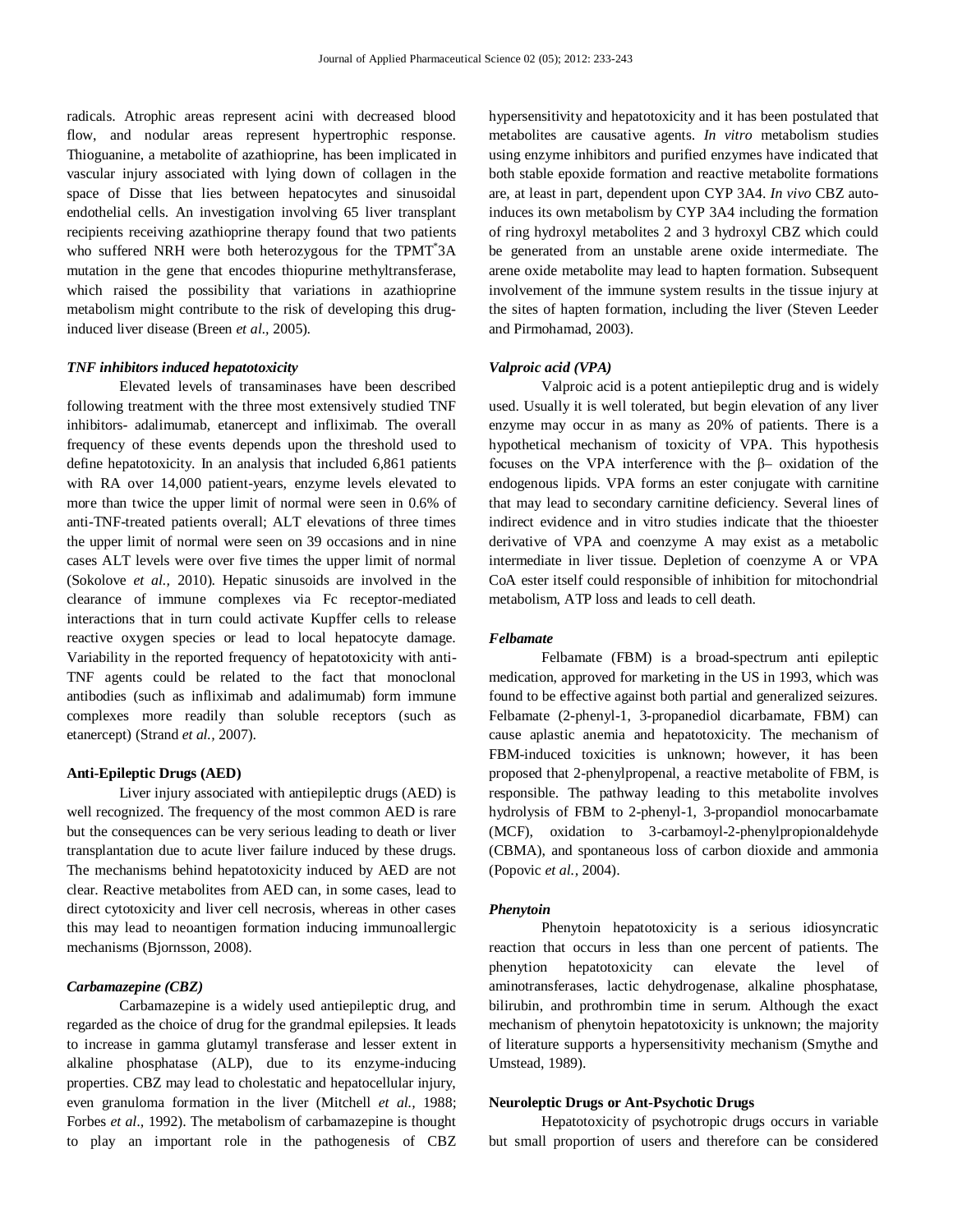unpredictable or idiosyncratic. Asymptomatic mild transient and reversible elevations of liver enzymes occur infrequently with both first and second generation antipsychotic drugs. These abnormalities occur during the first three months of treatment (Jeffrey and Allan, 2006).

# *Chlorpromazine (CPZ)*

Chlorpromazine has been the most extensively studied. The clinical features appear to be accounted for by a mix of hypersensitivity reaction and metabolite toxicity**.** Chlorpromazine was recognized to produce jaundice. Chlorpromazine is the most extensive studied neuroleptic and the type of hepatic injury that CPZ produce is the prototype of the hepatocellular cholestasis. The mechanism of phenothiazines-induced cholestatic disease remains uncertain (Zimmerman, 1999; Ishak and Irey, 1972)

#### *Haloperidol*

Haloperidol, while structurally similar to phenothiazines, is a very rare cause of overt liver disease. The features resemble phenothiazines-induced cholestatic injury. Chlorpromazine and Haloperidol have an identical heptanoic acid side chain and, rarely, have been associated with microvesicular steatosis (Bricquir *et al.,* 1994).The side chain is metabolized by boxidation leading to inhibition of medium- and short-chain fatty acid β-oxidation. Thus, both drugs are converted by P450 to reactive metabolites that can induce a hypersensitivity reaction in genetically susceptible individuals (Fromenty *et al.,* 1989).

#### *Risperidone and Quetiapine*

Risperidone and quetiapine are two of the most commonly used atypical antipsychotic agents. Drug-induced cholestasis is the blockage of the flow of bile from the liver caused by a drug. This can occur by the agent selectively blocking uptake of bile components, interfering with the canalicular excretions of bile, or destroying components necessary for bile flow. Oftentimes, ALT and AST levels are normal or only mildly elevated in cholestatic injury (Mohi-ud-din and Lewis, 2004).

#### *Olanzapine*

There are reports of transient liver biochemistry abnormalities associated with olanzapine but the mechanism underlying this complication is not known. There is a case report of young man who developed transient severe abnormal liver biochemistry with hepatosplenomegaly and cholestatic jaundice, after receiving olanzapine (Lui *et al.,* 2008).

# *Clozapine*

Clozapine is an atypical neuroleptic; an increase in alanine transaminase (ALT), which was mild and transient, occurred in 37% of recipients. The possible mechanism of hepatotoxicity is still unclear (Hummer *et al.,* 1997).

#### **Anti-Depressants**

Most tricyclic antidepressants are potentially hepatotoxic. Although other tricyclics (including amitriptyline, desipramine, doxepin) rarely cause liver disease the reported cross-reactivity should preclude their use when sensitivity to one has been suspected.

#### *Amineptine*

Amineptine-induced liver disease is mainly cholestatic, although moderate necrosis may be seen. The compound has a heptanoic acid side chain. The side chain is metabolized by βoxidation, leading to inhibition of medium- and short-chain fatty acid b-oxidation. Thus, both drugs are converted by P450 to reactive metabolites that can induce a hypersensitivity reaction in genetically susceptible individuals (Fromenty *et al.,* 1989).

# *Imipramine*

Imipramine can induce a cholestatic jaundice that generally is not progressive (Horst *et al.,* 1980)

# *MAO inhibitors*

MAO inhibitors, which derive from hydrazine, are all potential hepatotoxins. Hydrazines can be metabolized by P450 to toxic intermediates. Their metabolism and mechanism resemble that of isoniazid, also a hydrazine. One substituted hydrazine MAO inhibitor remains available, namely phenelzine; there have been case reports of hepatitis (Bonkovsky *et al.,* 1986).

#### **Acetylcholinesterase Inhibitors**

Tacrine is a reversible cholinesterase inhibitor used for Alzheimer's disease. Remarkably, in about 50% of recipients, the ALT exceeds the upper limit of normal; in 25%, the value is more than three times the upper limit, and in 2%, it is20-fold increased (Selim and Kaplowitz, 2003).

The mechanism of toxicity is based on the inhibition by tacrine of acetyl cholinesterase, leading to a cholinergic coeliac ganglion-induced stimulation of an afferent sympathetic pathway, resulting in vasoconstriction, leading to impaired perfusion of the sinusoids and reperfusion injury mediated by reactive oxygen metabolites. These are not mutually exclusive hypotheses in that the former mechanism may sensitize to the latter. Thus, tacrine undergoes high extraction, suggesting that periportal hepatocytes may take up a large proportion of the drug; the uncoupling effect would increase respiration and  $O<sub>2</sub>$  consumption in periportal hepatocytes, thus limiting  $O_2$  availability in the more distally perfused perivenular cells; superimposition of decreased  $O_2$ delivery as a result of the effect on the microcirculation would further limit  $O_2$  in the perivenular zone (Stachlewitz *et al.*, 1997).

# **Drugs of Abuse**

Cocaine hepatotoxicity has been studied experimentally in considerable detail. Toxicity is dose-related.

Toxicity seems to depend on P450 catalyzed Ndemethylation to norcocaine, which then is converted to Nhydroxynorcocaine by flavin mono-oxygenase. The latter redoxcycles to norcocaine nitroxide by receipt of an electron from NADPH, and the latter transfers electrons to  $O_2$ , generating oxidative stress (Kloss *et al.,* 1984).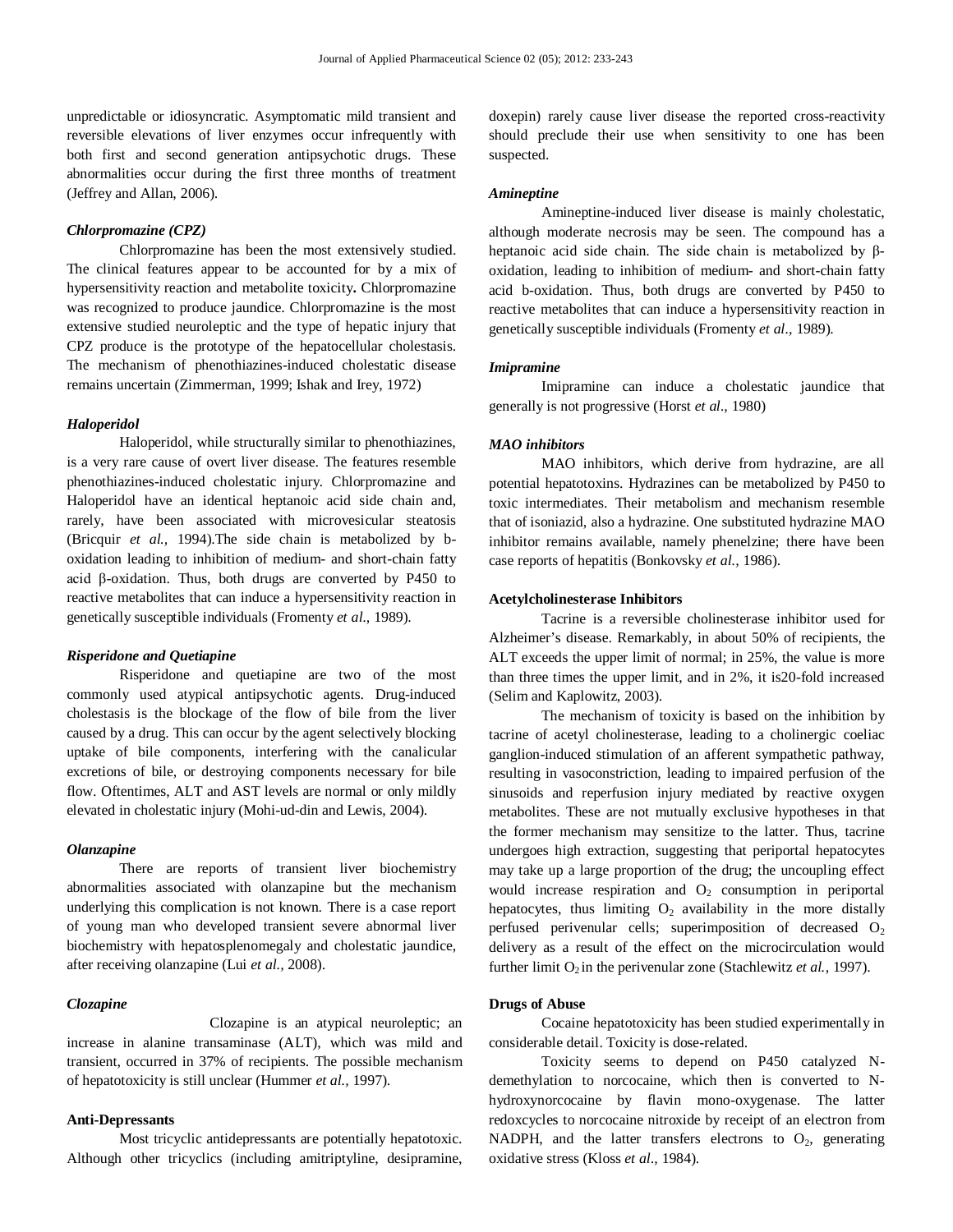#### **Anti-Hypertensive Drugs**

Methyl dopa is used in the treatment of hypertension. Both minor and severe forms of liver damage have been reported in patients receiving methyl dopa. The former consists of asymptomatic, and often transient, rises of serum transaminases and according to various reports is found in two to 10 % of patients receiving the drug (Rodman *et al.,* 1976). The liver damage, which may take the form of acute hepatitis, chronic active hepatitis or cholestasis occurs more commonly in women and there is not the same close temporal relationship between the time of onset of overt clinical hepatic injury, which in 50% of cases occurs after four weeks. *In vitro* studies have shown that the drug is metabolized by both human and rat liver microsomes, by the cytochrome P450 system, with consequent covalent binding to cellular macromolecules (Leonard SW *et al.,* 1965). This covalent binding is inhibited by a variety of agents, including glutathione, ascorbic acid and superoxide dismutase consistent with the oxidation of methyl dopa by cytochrome P450-generated superoxide anions to a reactive quinone or semi-quinone (Dybing, 1977).

#### **Other Drugs**

Few other drugs also reported to cause hepatotoxicity are Glucocorticoids, Antibiotics (Amoxicillin, Ciprofloxacin, Erythromycin), Oral contraceptives and antifungals (Fluconazole, itraconazole).

# **CONCLUSION**

The list of hepatotoxic drugs is huge and a complete coverage is difficult. To sum up thus there are a large category of drugs used for different therapeutic indications which are toxic to the liver and thus should be cautiously administered; particularly when given at high doses or used for chronic or long term administration.

#### **ACKNOWLEDGEMENT**

The authors would like to thank The Director, Rayat Institute of Pharmacy, Railmajra (Punjab) for providing the necessary facilities for the research work.

#### **REFERENCES**

Abajo F.J., Montero D., Madurga M., Garcia Rodriguez L.A. Acute and clinically relevant drug-induced liver injury: a population based case–control study. Br J Clin Pharmacol. 2004; 58: 71–80.

Aceti A., Pasquazzi C., Zechini B., De Bac C. Hepatotoxicity development during antiretroviral therapy containing protease inhibitors in patients with HIV. The role of hepatitis B and C virus infection. J Acquir Immune Defic Syndr. 2002; 29: 41–48.

Aithal G.P. Diclofenac-induced liver injury: a paradigm of idiosyncratic drug toxicity. Expert Opin Drug Saf. 2004; 3: 519–523.

Aithal G.P. Hepatotoxicity related to antirheumatic drugs. Nat Rev Rheumatol. 2011; 7: 139-150.

Alonso J.J., Osorio J.M., Cabello F.G., Osa A.L., Leon L., Garcia J.D.M. Atorvastatin induced cholestatic hepatitis in a young woman with systemic lupus erythematosus. Arch Intern Med. 1999; 159: 1811–1812.

Ansari A., Elliott T., Baburajan B., Mayhead P., Donohue J.O., Anderson J.S., Dudley J. Long-term outcome of using allopurinol cotherapy as a strategy for overcoming thiopurine hepatotoxicity in treating inflammatory bowel disease. Aliment Pharmacol Ther. 2008; 28: 734-741.

Basseri S., Austin R.C. ER stress and lipogenesis: a slippery slope toward hepatic steatosis. Dev Cell. 2008; 15: 795-796.

Benichou C. Criteria of drug-induced liver disorders. Report of an International Consensus Meeting. J Hepatol. 1990; 11: 272-276.

Bertolami M.C. Mechanisms of hepatotoxicity. Arq Bras de Cardiol. 2005; 85(5): 25-27.

Bissell D., Gores G., Laskin D., Hoofnagle J.H. Drug-induced liver injury: mechanisms and test systems. Hepatol. 2001; **33:** 1009–1013.

Bissuel F., Bruneel F., Habersetzer F.*,* Chassar D., Cotte L., Chevallier M., Bernuau M., Lucet J.C., Trepo C. Fulminant hepatitis with severe lactate acidosis in HIV-infected patients on didanosine therapy. J Intern Med. 1994; **235:** 367–371.

Bjornsson E. Hepatotoxicity associated with antiepileptic drugs. Acta Neurol Scand. 2008; 118: 281–290.

*Bolder U.,* Trang N.V., Hagey L.R., Schteingart C.D., Ton-Nu H.T., Cerre C. Sulindac is excreted into bile by a canalicular bile salt pump and undergoes a cholehepatic circulation in rats. Gastroenterol. 1999; 117: 962–971.

Bonfanti P., Landonio S., Ricci E., Artinelli C., Fortuna *P*., Faggion I., Quirino T. Risk factors for hepatotoxicity in patients treated with highly active antiretroviral therapy. J Acquir Immune Defic Syndr. 2001; 27: 316–318.

Bonkovsky H., Blanchette P., Schned A. Severe liver injury due to phenelzine with unique hepatic deposition of extracellular material. Am J Med. 1986; 80: 689-692.

*Bort R., Ponsoda X., Jover R.,* Gomez-Lechon M.J., Castell J.V. *Diclofenac toxicity to hepatocytes: a role for drug metabolism in cell toxicity.* J Pharmacol Exp Ther*.* 1999*;* 288*:* 65*–72.*

Breen D.P., Marinaki A.M., Arenas M., Hayes P.C. Pharmacogenetic association with adverse drug reactions to azathioprine immunosuppressive therapy following liver transplantation. Liver Transpl. 2005: 11: 826–833.

Bricquir Y., Larrey D., Blanc P., Pageaux G.P., Michel H. Tianeptine-an instance of drug-induced hepatotoxicity predicted by prospective experimental studies. J Hepatol. 1994; 21: 771-773.

Brinkman K., Hofstede K., Burger D., Smeitink J., Koopmans P. Adverse effects of reverse transcriptase inhibitors: mitochondrial toxicity as common pathway. AIDS. 1998; 12: 1735–1744.

Brody G.L., Sweet R.B. Halothane anesthesia as a possible cause of massive hepatic necrosis. Anesthesiol. 1963; 24: 29-37.

Conzen P. Effect of inhalational anesthetics on the liver. Baillierere's Best Practice & Research Clinical Anesthesiology. 1993; 4: 1015-1034.

Caldwell S.H., Hespenheide E.E., Borstel R.W. Myositis, microvesicular hepatitis, and progression to cirrhosis from troglitazone added to simvastatin. Digest Dis Sci. 2001; 46: 376.

Carbonero L., Nunez M., Soriano V. Incidence of liver injury after beginning antiretroviral therapy with efavirenz or nevirapine. HIV Clin Trials. 2003; 4: 115–120.

Chandran V., Schentag C.T., Gladman D.D. Reappraisal of the effectiveness of methotrexate in psoriatic arthritis: results from a longitudinal observational cohort. J Rheumatol. 2008; 35: 469–471.

Chen H., Huang C.Y., Wilson M.W., Lay L.T., Robertson L.W., Chow C.K., Glauert H.P. Effect of the peroxisome proliferators ciprofibrate and perfluorodecanoic acid on hepatic cell proliferation and toxicity in Sprague-Dawley rats. Carcinogenesis. 1994; 15: 2847–2850.

Chitturi S., George J. Hepatotoxicity of commonly used drugs: nonsteroidal anti-inflammatory drugs, antihypertensives, antidiabetic agents, anticonvulsants, lipid lowering agents, psychotropic drugs. Semin Liver Dis. 2002; 22: 169–183.

Cohen D.E., Anania F.A., Chalasani N. National Lipid Association Statin Safety Task Force Liver Expert Panel. An assessment of statin safety by hepatologists. Am J Cardiol. 2006; 97: 77–81.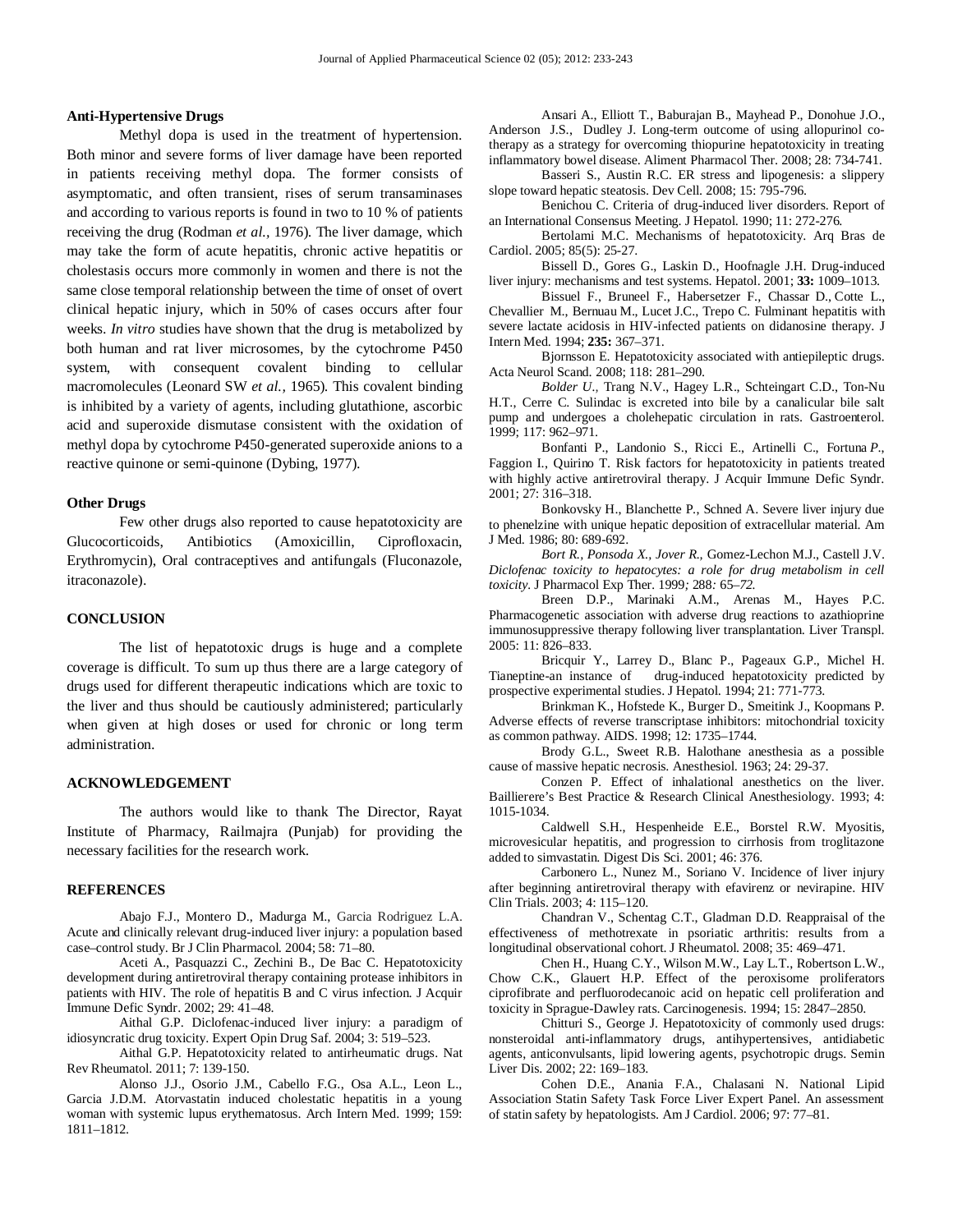Connor N.O., Dargan P.I., Jones A.L. Hepatocellular damage from non-steroidal anti-inflammatory drugs. QJM: An International Journal of Medicine. 2003; 96: 787-791.

Cooper C., Parbhakar M., Angel J. Hepatotoxicity associated with antiretroviral therapy containing dual versus single protease inhibitors in individuals co infected with hepatitis C virus and HIV. Clin Infect Dis. 2002; 34: 1259–1263.

Curran R.D., Billiar T.R., Stuehr D.J., Ochoa J.B., Harbrechet B.G., Flint S.G. Multiple cytokines are required to induce hepatocyte nitric oxide production and inhibit total protein synthesis. Ann Surg. 1990; 212: 462-471.

Dalton T.A., Berry R.S. Hepatotoxicity associated with sustained-release niacin. Am J Med. 1992; 93(1): 102–104.

Desouza C., Keebler M., Namara D.B., Fonseca V. Drugs affecting homocysteine metabolism: impact on cardiovascular risk. Drugs. 2002; 62: 605–616.

Desta Z., Soukhova N.V., Flockhart D.A. Inhibition of cytochrome P450 (CYP450) isoforms by isoniazid: potent inhibition of CYP2C19 and CYP3A. Antimicrob Agents Chemother. 2001; 45: 382– 392.

Dix K.J., Coleman D.P., Jeffcoat A.R. Comparative metabolism and disposition of gemfibrozil in male and female Sprague-Dawley rats and Syrian golden hamsters. Drug Metab Dispos. 1999; 27: 138–146.

Dufour J.F.J., Turner T.J., Arias I.M. Nitric oxide blocks bile canalicular contraction by inhibiting inositol triphosphate-dependent calcium mobilization. Gastroenterol. 1995; 108: 841-849.

Dybing E. Activation of methyl dopa, paracetamol and frusemide by human liver microsomes. Acta Pharmacol Toxicol. 1977; 41: 89-93.

Elisson E., Kenna J.G. Cytochrome P4502E1 is a cell surface auto antigen in halothane hepatitis. Mol Pharmacol. 1996; 50: 573-582.

Etchason J.A., Miller T.D., Squires R.W., Allison T.G., Gau G.T., Marttila J.K. Niacin-induced hepatitis: a potential side effect with low-dose time-release niacin. Mayo Clin Proceed. 1991; 66: 23–28.

Fallahian F. Halothane Induced Hepatitis. Shiraz e-medical Journal. 2009; 10: 209–220.

Forbes G.M., Jeffrey G.P., Shilkin K.B., Reed W.D. Carbamazepine hepatotoxicity: Another case of the vanishing bile duct syndrome. Gastroenterol. 1992; 102: 1385-1388.

Fromenty B., Freneaux E., Labbe G., Deschamps D., Larrey D., Letteron P., Pessayre D. Tianeptine, a new tricyclic antidepressant metabolized by β-oxidation of its heptanoic side chain, inhibits the mitochondrial oxidation of medium and short chain fatty acids in mice. Biochem Pharmacol. 1989; 38: 3743-3751.

Girling D.J. The hepatic toxicity of antituberculosis regimens containing isoniazid, rifampicin and pyrazinamide. Tubercle. 1978; 59: 13–32.

Gisolf E., Dreezen C., Danner, Weel J.L., Weverling G.J. Risk factors for hepatotoxicity in HIV-1 infected patients receiving ritonavir and saquinavir with or without stavudine. Clin Infect Dis. 2000; **3**: 1234– 1239.

Grimbert S., Pessayre D., Degott C., Benhamou J.P. Acute hepatitis induced by HMG-CoA reductase inhibitor, lovastatin. Digest Dis Sci. 1994; 39: 2032–2033.

Helliwell P.S., Taylor W.J. Treatment of psoriatic arthritis and rheumatoid arthritis with disease modifying drugs- comparison of drugs and adverse reactions. J Rheumatol. 2008; 35: 472–476.

Hodis H.N. Acute hepatic failure associated with the use of lowdose sustained-release niacin. JAMA. 1990; 264: 181.

Horsmans Y., Desager J.P., Harvengt C. Biochemical changes and morphological alterations of the liver in guinea-pigs after administration of simvastatin (HMG CoA reductase-inhibitor). Pharmacol Toxicol. 1990; 67: 336–339.

Horst D., Grace N., Le Compte P. Prolonged cholestasis and progressive hepatic fibrosis following imipramine therapy. Gastroenterology. 1980; 79: 550-554.

Horton R.A., Ceppi E.D., Knowles R.G., Titheradges M.A. Inhibition of hepatic gluconeogenesis by nitric oxide: a comparison with endotoxic shock. Biochem J. 1994; 299: 735-739.

Huang Y.S., Chern H.D., Su W.J., Wu J.C., Lai S.L., Yang S.Y., Chang F.Y., Lee S.D. Cytochrome P450 2E1genotype and the susceptibility to antituberculosis drug-induced hepatitis. Hepatology 2003; 37: 924–930.

Hummer M., Kury M., Kurzthaler I., Oberbauer H., Miller C., Fleischhacker W. Hepatotoxicity of clozapine. J Clin Psychopharm. 1997; 17: 314-317.

Ishak K., Irey N. Hepatic injury associated with the phenothiazines. Arch Path. 1972; 93: 283-304.

Jacobson T.A. Statin safety: lessons from new drug applications for marketed statins. Am J Cardiol. 2006; 97: 44–51

Jeffrey LA and Allan T. Handbook of Psychiatric Drugs. John Wiley and Sons Ltd., Chichester UK (2006) 34.

Jenner A.M., Timbrell J.A. *In vitro* microsomal metabolism of hydrazine. Xenobiotica 1995; 25: 599–609.

Jenner A.M., Timbrell J.A. Influence of inducers and inhibitors of cytochrome P450 on the hepatotoxicity of hydrazine *in vivo*. Arch Toxicol. 1994; 68: 349–357.

Jobanputra P., Amarasena R., Maggs F., Jubb R., Homer D. Hepatotoxicity associated with sulfasalazine in inflammatory arthritis: a case series from a local surveillance of serious adverse events. BMC Musculoskelet Disord. 2008; 9: 48.

Johnson S., Chan J., Bennett C. Hepatotoxicity after prophylaxis with a nevirapine-containing antiretroviral regimen. Ann Intern Med. 2002; 137**: 146–**147.

Kanathur N., Mathai M.G., Byrd R.P., Fields C.L., Roy T.M. Simvastatin- Diltiazem drug interaction resulting in rhabdomyolysis and hepatitis. Tennessee Med. 2001; 94: 339–341.

Kharasch E.D., Hankins D., Mautz D., Thummel K.E. Identification of the enzyme responsible for oxidative halothane metabolism: implications for prevention of halothane hepatitis. The Lancet. 1996; 347: 1367-1371.

Kloss M.W., Rosen G.M., Rauckman E.J. Cocaine-medicated hepatotoxicity. A critical review. Biochem Pharmacol. 1984; 33: 169-173.

Kontorinis N., Dieterich D. Hepatotoxicity of antiretroviral therapy. AIDS Rev. 2003; 5: 36–43.

Kremer J.M. Toward a better understanding of methotrexate. Arthritis Rheum. 2004; 50: 1370–1382.

Landmesser U., Bahlmann F., Mueller M., Spiekermann S., Kirchhoff N., Schulz S. Simvastatin versus ezetimibe: pleiotropic and lipid lowering effects on endothelial function in humans. Circulation. 2005; 111: 2356-2363.

Leist M., Gantner F., Kunstle G., Wendel A. Cytokine-mediated hepatic apoptosis. Rev Physiol Biochem Pharmacol. 1998; **133:** 109-155.

Leonard S.W., Goffard R.W., Humphrey D.C. Treatment of hypertension with methyl dopa alone or combined with Guanethedine: A report of 63 cases. Am Heart J. 1965; 69: 610- 618.

Lewis, J.H. (2007). Nonsteroidal anti-inflammatory drugs and leukotriene receptor antagonists: pathology and clinical presentation of hepatotoxicity. In N. Kaplowitz, L.D. DeLeve (Eds.) Drug-induced liver disease. (pp. 377-390). New York: Informa Healthcare USA.

Lui S.Y., Steve T., Lam M., Cheung Eric F.C. Case Report: Possible olanzapine-induced hepatotoxicity in a young Chinese patient. Hong Kong Med J. 2009; 15: 5.

Maffei F.R., Carini M. The inhibitory effect of pyrazinamide on microsomal monooxygenase activities is related to the binding to reduced cytochrome P-450. Pharmacol Res Commun. 1980; 12: 523–537.

Martinez E., Blanco J., Arnaiz J.A., Perez-Cuevas J.B., Mocroft A., Cruceta A., Marcos M.A., Milinkovic A., Garcia-Viejo M.A., Mallolas J., Carne X., Phillips A., Gatell J.M. Hepatotoxicity in HIV-infected patients receiving nevirapine-containing antiretroviral therapy. AIDS 2001; 15: 1261–1268.

*Masubuchi Y., Yamada S., Horie T. Possible mechanisms of hepatocyte injury induced by diphenylamine and its structurally related NSAIDS.* J Pharmacol Exp Ther*.* 2000*;* 292*:* 982*–987.*

Mitchell J.R., Jollow D.J., Potter W.Z., Davis D.C., Gillette J.R., Brodie B.B. Acetaminophen-induced hepatic necrosis. I. Role of drug metabolism. J Pharmacol Exp Ther. 1973; 187: 185–194.